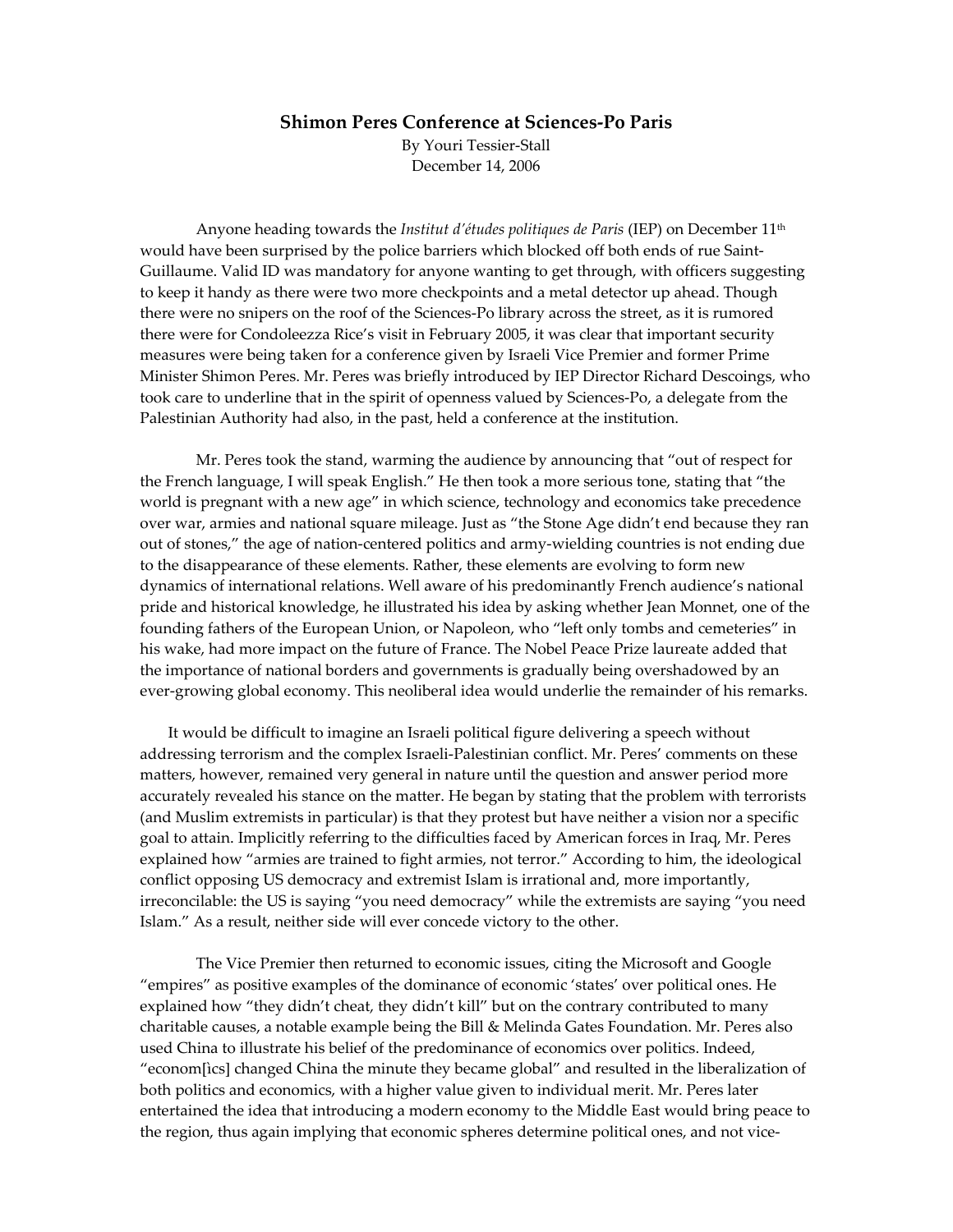versa. This suggestion explains his view concerning the fundamental problem with the UN, which he jokingly referred to as "the Disorganization of the Disunited Nations," since the organization handles situations politically rather than economically, as Mr. Peres believes they should be.

Mr. Peres concluded his formal remarks by reminding his audience, which consisted almost exclusively of Sciences-Po students, that they represented the future generations of policymakers and therefore should learn "not how to remember but how to imagine." In a world based on differences, everyone has "not only the right to be equal but also the equal right to be different."

Though Mr. Peres undoubtedly presented an interesting approach to international relations, his speech remained a broad overview of political issues which were not specific to the many controversial matters he faces as Vice Premier of Israel. Obviously hoping that Mr. Peres would address some of these topics, the audience took advantage of the question and answer period that followed to bring them up. These questions brought out a much more personal side of the politician, who openly answered based on his personal experience and political convictions, thus leading to the most interesting part of the conference.

To no one's surprise, most of the questions revolved around the Israeli-Palestinian conflict and this summer's war against Lebanon. The problem, as assessed by the Israeli leader, is that Lebanon and Palestine are divided: both lack a *single* government and a *single* army, which he deems are necessary for stability, but have *many* governments and *many* armies. Responding to a question about Israel's relations with Palestinian political parties, Mr. Peres described Fatah leader Mahmoud Abbas as "reasonable, a man of peace" who truly wants to find a compromise acceptable to both sides. Hamas, on the other hand, falls into the 'protestors without a vision' category mentioned earlier, bent only on the destruction of Israel and perpetuating the conflict. "We can make peace with the people of Hamas, but not with the ideology of Hamas," he stated. When one student questioned this view seeing as Hamas was democratically elected, Mr. Peres replied that Hamas has a profound misunderstanding of democracy: "You can't be elected and the next day start shooting!"

Another student, after indicating that he was Palestinian, aggressively questioned Mr. Peres concerning Israel's negotiations with Palestine. The student felt these were unfair given that the land offered by Israel lacked adequate water resources, a concern which the former Prime Minister addressed by noting that Israel offered to provide water by building filtration plants in the region. "The Jordan River was always richer in public relations than in water," he had noted earlier during his speech.

When questioned about Iran's denial of the Holocaust and its attitude *vis à vis* Israel, Mr. Peres did not shy away from his beliefs. "My God, what a man!" he said of Iranian President Mahmoud Ahmadinejad, a "terrible dictator" to a "poor, corrupted, unemployed and hungry" country. He referred to the Iranian conference on the veracity of the Holocaust as an "assembly of liars" and harshly criticized the Islamic regime's attitude towards women, underlining that "the greatest achievement of the 20<sup>th</sup> Century was the liberation of women" and that Iran and other 'Islamic states' had fallen behind. He carefully noted, however, that his frustration was directed at the "terrible Ayatollahs" and not at the Iranian people themselves.

Almost two hours after being escorted into the Émile Boutmy amphitheatre by a sixperson security detail, Mr. Peres thanked the audience and left the room to sustained applause. Some audience members stood while others hesitated, given the controversial nature of some of